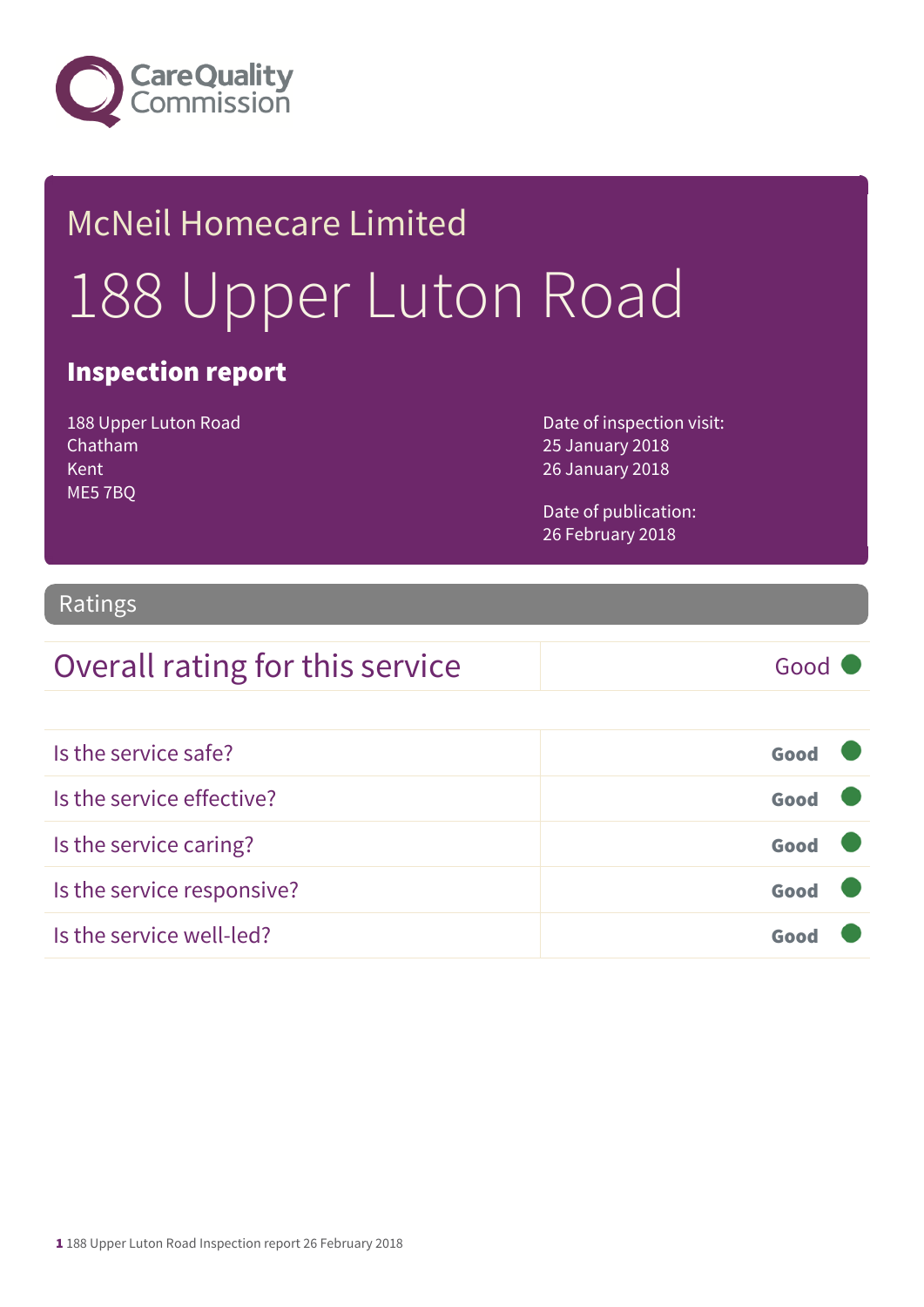#### Summary of findings

#### Overall summary

This comprehensive inspection took place on the 25 and 26 January 2018 and was announced.

188 Upper Luton Road is a small domiciliary care agency. It provides personal care to people living in their own houses and flats. It provides a service to older and younger adults, including people with dementia and physical disabilities.

Not everyone using the service receives regulated activity; CQC only inspects the service being received by people provided with 'personal care'; help with tasks related to personal hygiene and eating. Where they do we also take into account any wider social care provided. At the time of the inspection, there were five people receiving the regulated activity of personal care from the service.

At our last inspection, the service was rated Good. At this inspection we found the service remained Good.

There continued to be a registered manager in post. A registered manager is a person who has registered with the Care Quality Commission to manage the service. Like registered providers, they are 'registered persons'. Registered persons have legal responsibility for meeting the requirements in the Health and Social Care Act 2008 and associated Regulations about how the service is run.

People continued to receive care that was safe. Staff understood their roles and responsibilities to safeguard people from the risk of harm and risks to people were assessed and monitored regularly.

There continued to be enough suitably qualified staff available to meet people's needs. The service was flexible and responded to people's changing needs. People told us they were able to request their visits at agreed times. People and relatives we spoke with told us they had never experienced a missed care visit.

People continued to receive care from staff that were caring, kind and compassionate. People were treated with dignity and respect and staff ensured their privacy was maintained.

People were encouraged to make decisions about how their care was provided. Staff had a good understanding of people's needs and preferences.

People's needs continued to be assessed, their care provided in line with up to date guidance and best practice. People's cultural and religious needs were taken into consideration at the time of assessment.

People received care from staff that had received training and support to carry out their roles.

Risks continued to be assessed and recorded by staff to protect people. There continued to be systems in place to monitor incidents and accidents. There were arrangements in place for the service to make sure that action was taken and lessons learned when things went wrong, to improve safety across the service.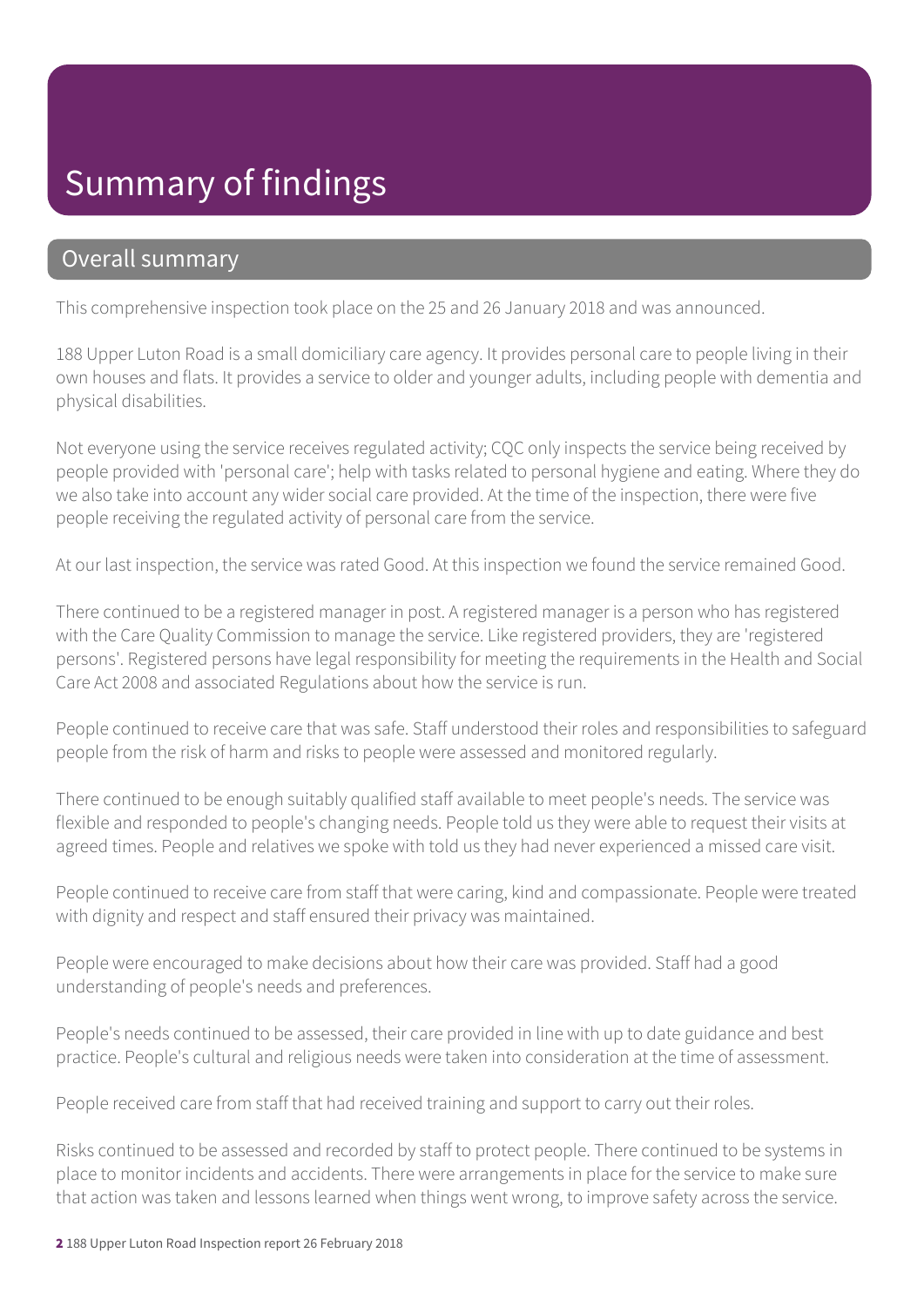Staff continued to support people to attend appointments with healthcare professionals, and supported them to maintain a healthy lifestyle. The service worked with other organisations to ensure that people received coordinated and person-centred care and support.

Staff told us that they seek guidance from healthcare professionals as required. They told us they would speak with people's families and inform the manager if they had any concerns about people's health.

Staff understood the Mental Capacity Act 2005 and how to support people's best interest if they lacked capacity. People continued to be supported to have maximum choice and control of their lives and staff supported them in the least restrictive way possible; the policies and systems in the service support this practice.

Staff continued to have good levels of support and supervision to enable them to carry out their roles. There was a programme of planned training which was relevant to the work staff carried out and the needs of the people using the service.

Staff continued to be recruited safely through a robust recruitment and selection process. This enabled the provider to select staff that were suitable to work with vulnerable people. Staff received an induction which included mandatory training and shadowing experienced staff.

The provider had a system in place to ensure people received their medicines as prescribed. Staff continued to receive training to administer medicines safely and staff spoke confidently about their skills and abilities to do this well.

There continued to be policies in place which ensured people would be listened to and treated fairly if they complained. The provider had a robust process in place to enable them to respond to people and their concerns, investigate them and had taken action to address their concerns.

The service had an open culture which encouraged communication and learning. People, relatives and staff were encouraged to provide feedback about the service and it was used to drive improvement.

Procedures for reporting safeguarding concerns continued to be in place. The provider knew how and when they should escalate concerns following the local authorities safeguarding protocols.

The provider continued to have processes in place to monitor the delivery of the service. People's views were obtained through surveys, one-to-one meetings, meetings with people's families and meetings with social workers.

Quality assurance audits continued to be carried out to identify any shortfalls within the service and how the service could improve.

Staff continued to have access to an 'out of hours' support that they could contact during evenings and weekends if they had concerns about people. The service could continue to run in the event of emergencies arising so that people's care would continue.

The provider and staff were committed to the values and vision of the company and they took these into account when delivering care and support.

Further information is in the detailed findings below.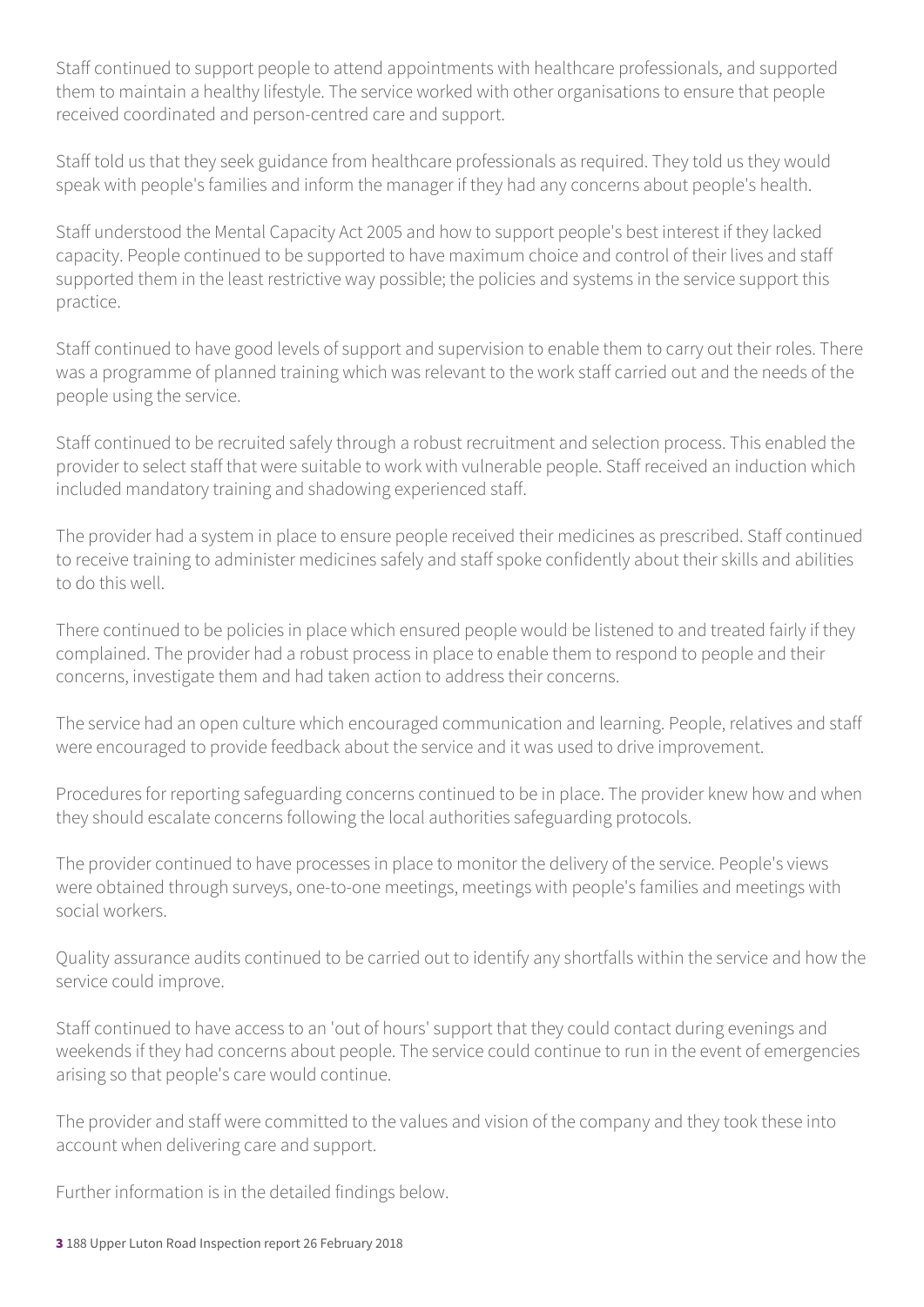#### The five questions we ask about services and what we found

We always ask the following five questions of services.

| Is the service safe?       | Good |
|----------------------------|------|
| the service remains Good.  |      |
| Is the service effective?  | Good |
| The service remains Good.  |      |
| Is the service caring?     | Good |
| The service remains Good.  |      |
| Is the service responsive? | Good |
| The service remains Good.  |      |
| Is the service well-led?   | Good |
| The service remains Good.  |      |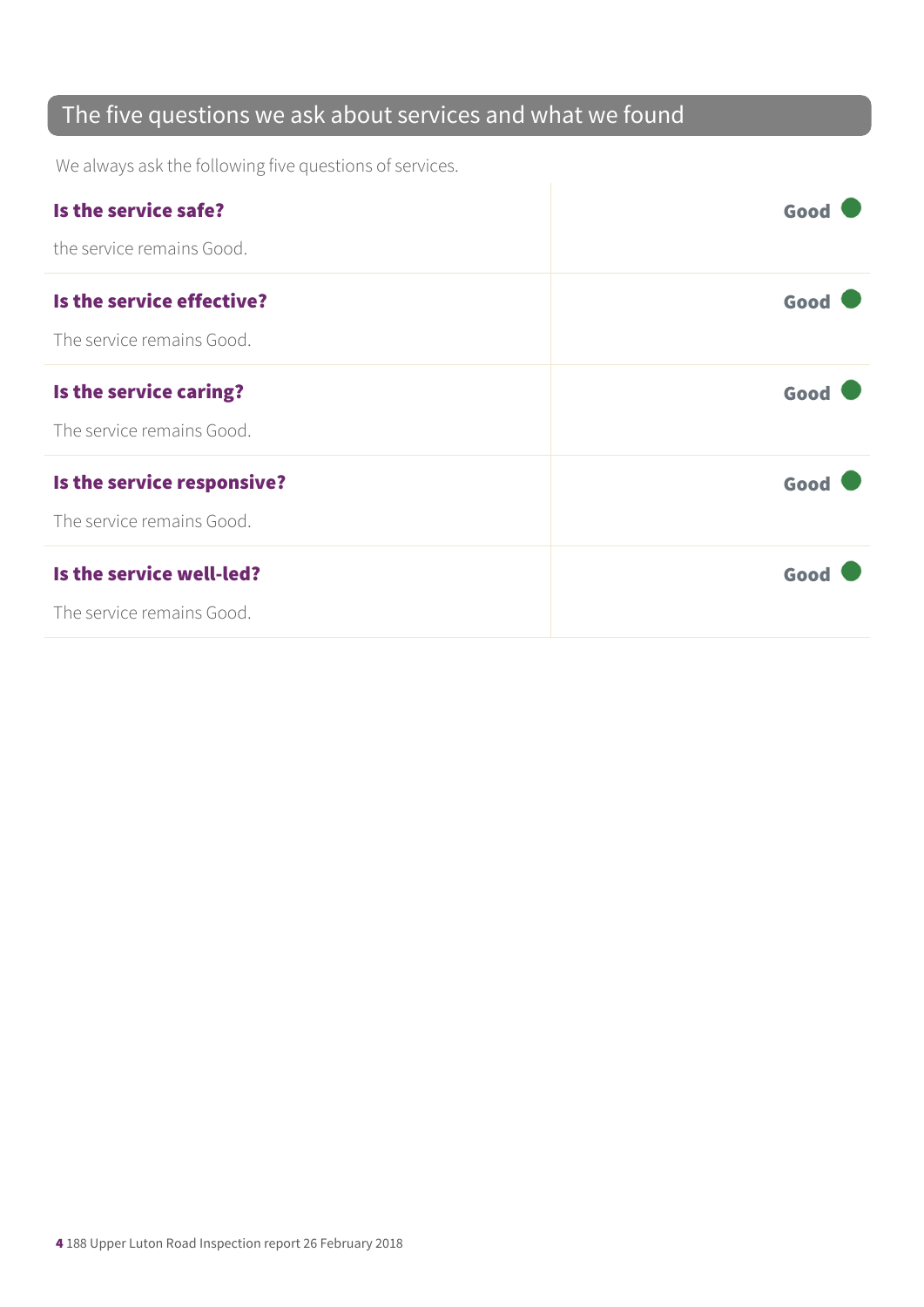

# 188 Upper Luton Road Detailed findings

## Background to this inspection

We carried out this inspection under Section 60 of the Health and Social Care Act 2008 as part of our regulatory functions. This inspection was planned to check whether the provider is meeting the legal requirements and regulations associated with the Health and Social Care Act 2008, to look at the overall quality of the service, and to provide a rating for the service under the Care Act 2014.

This comprehensive inspection visit was announced and was carried out by one inspector. The provider who was also the registered manager was given short notice of the inspection visit because it is small and the registered manager is often out of the office supporting staff or providing care. We needed to be sure that they would be in.

The inspection site visit activity started on 25 January 2018 and ended on 26 January 2018. It included visiting the office location on 25 January 2018 to see the registered manager and staff; and to review care records and policies and procedures. We continued to speak with people using the service, their relatives and staff up until the 26 January 2018.

Prior to the inspection, we looked at previous inspection reports and notifications about important events that had taken place at the service. We used information the provider sent us in the Provider Information Return (PIR). This is information we require providers to send us at least once annually to give some key information about the service, what the service does well and improvements they plan to make. We used these information to plan our inspection.

During this inspection, we spoke with two people using the service and three relatives to gain their views about the service. We spoke with four members of staff. They included the registered manager and three support workers. We also received feedback from one external health and social care professional.

We reviewed the care records of five people that used the service, which included their care plans, health and medication records, risk assessments and daily care records. We also looked at the recruitment records for four members of staff to see how the provider operated their recruitment procedures.

Other records we examined related to the management of the service and included staff rotas, training and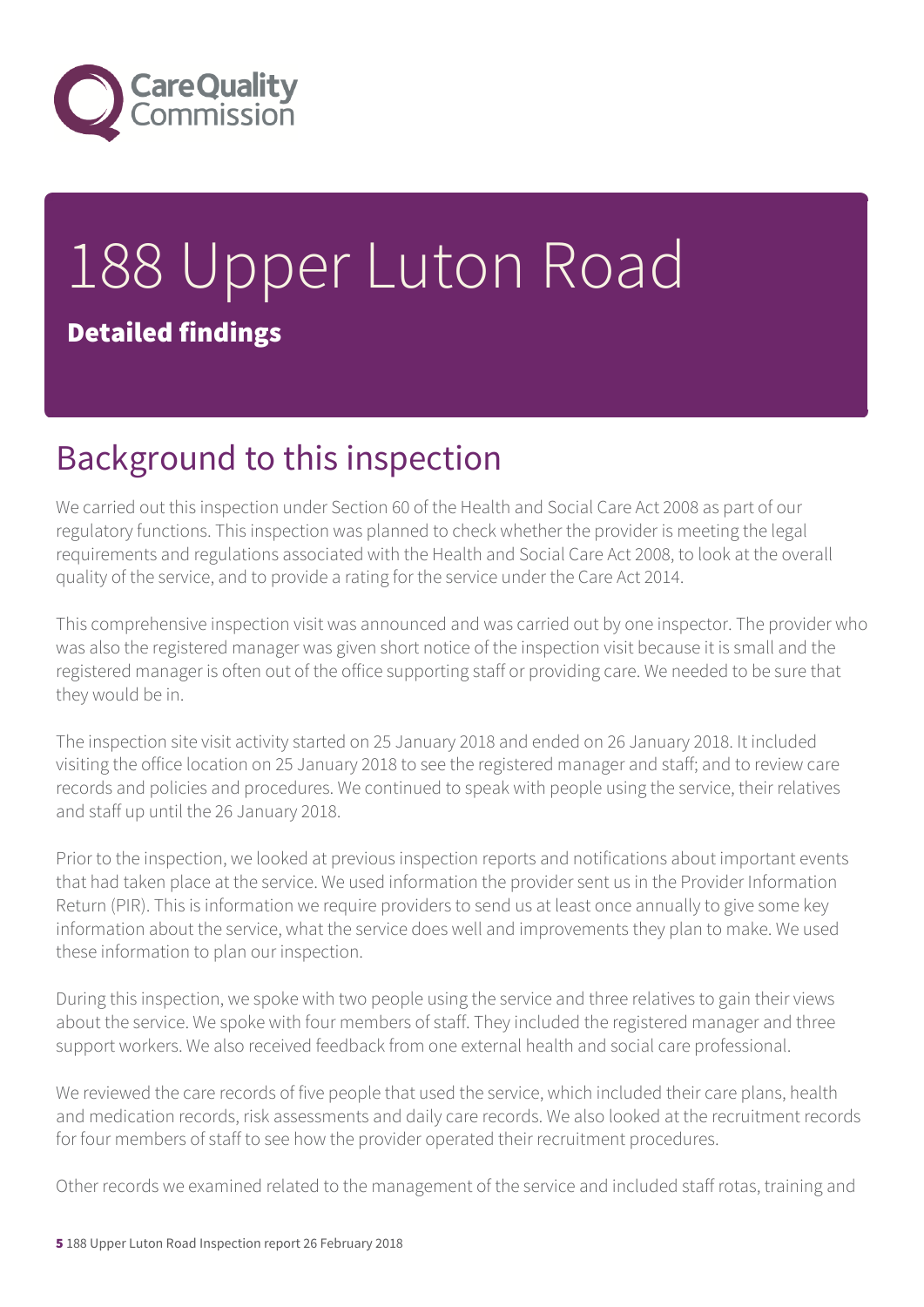supervision records, meeting minutes, quality audits and service user feedback, in order to ensure that robust quality monitoring systems were in place.

We also viewed the safeguarding, recruitment, equality and diversity, infection control, medicines and complaints policies.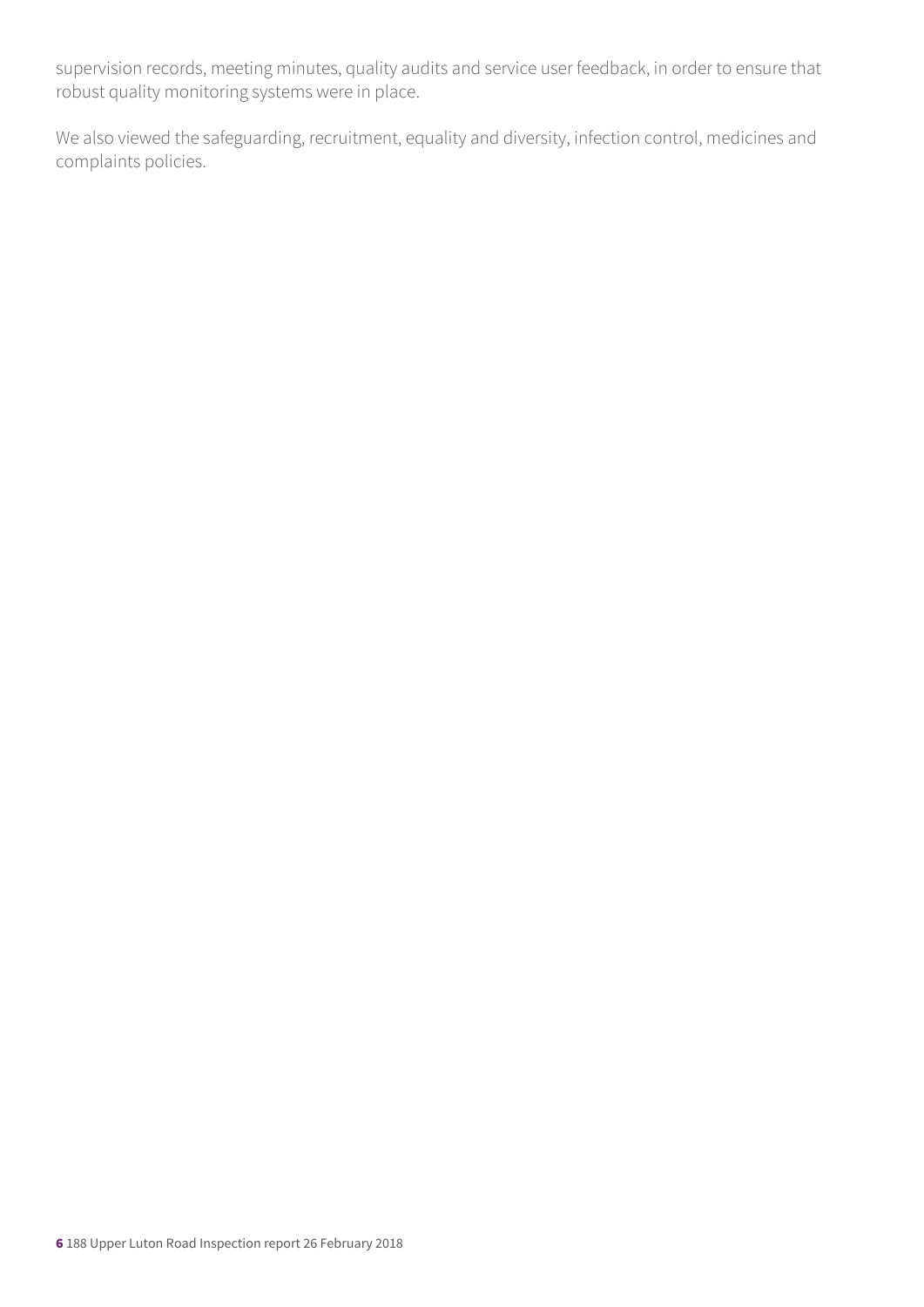### Our findings

People told us they felt safe. One person said, "I feel safe with the staff; they know what they are doing." Another person told us, "I have no concern whatsoever with them coming into my home; I feel completely safe with them here." A relative told us, "I can trust them completely and I know [person] is absolutely safe with them." Other comments from relatives included, "I know [person] is completely safe in the care of the staff. I have no concerns at all" and "I know [person] is safe in their hands; they talk to me if they have any concerns."

There continued to be appropriate systems in place to prevent abuse, neglect and discrimination to people. This included staff training, relevant policies and records of referrals to the local authority. Staff told us and records showed that they received safeguarding training and updates. They knew how to access the provider's safeguarding procedures if needed. One staff said, "If I suspect abuse is taking place, I would immediately report it to the manager or their social worker." Staff could describe the different types of abuse and were clear of the actions they should take if they suspected abuse or if an allegation was made. All staff we spoke with were aware of whistleblowing policy and knew how to contact outside agencies if they felt unable to raise concerns within the service.

Appropriate checks continued to be undertaken before staff commenced work. These records included evidence that pre-employment checks had been made including written references, satisfactory Disclosure and Barring Service clearance (DBS) and evidence of the person's identity had been obtained. The DBS helps employers to make safer recruitment decisions by providing information about a person's criminal record and whether they are barred from working with vulnerable adults.

There were risk assessments in place to protect people from the risk of harm. Risk assessments identified individual risks and gave staff guidance on how to mitigate those risks to maintain people's safety and wellbeing. These included accessing the community, road safety, manual handling, eating and drinking, behaviour that may challenge and management of medicines. They were completed in a way that allowed people as much freedom as possible, and promoted people's independence. For example, it was identified that a person may present with behaviour that could challenge, there were clear guidance in the risk assessment for staff to follow, to ensure the person's safety whilst applying the least restrictive control measures, i.e. give the person sufficient time to calm down and to attempt a second visit. These were updated regularly to reflect any change in need.

Staff continued to support people in the right numbers to be able to deliver care safely. People told us there was continuity in the care staff who supported them. People had been assessed for the numbers of staff they would need. Assessments were carried out to identify any risks to the person using the service and to the staff supporting them. Assessments completed included people's medical history, personal life history, religious and cultural needs, communication needs, environmental risks, and any risks in relation to the health and support needs of the person. Staff were informed of any potential risks before they went into people's home for the first time.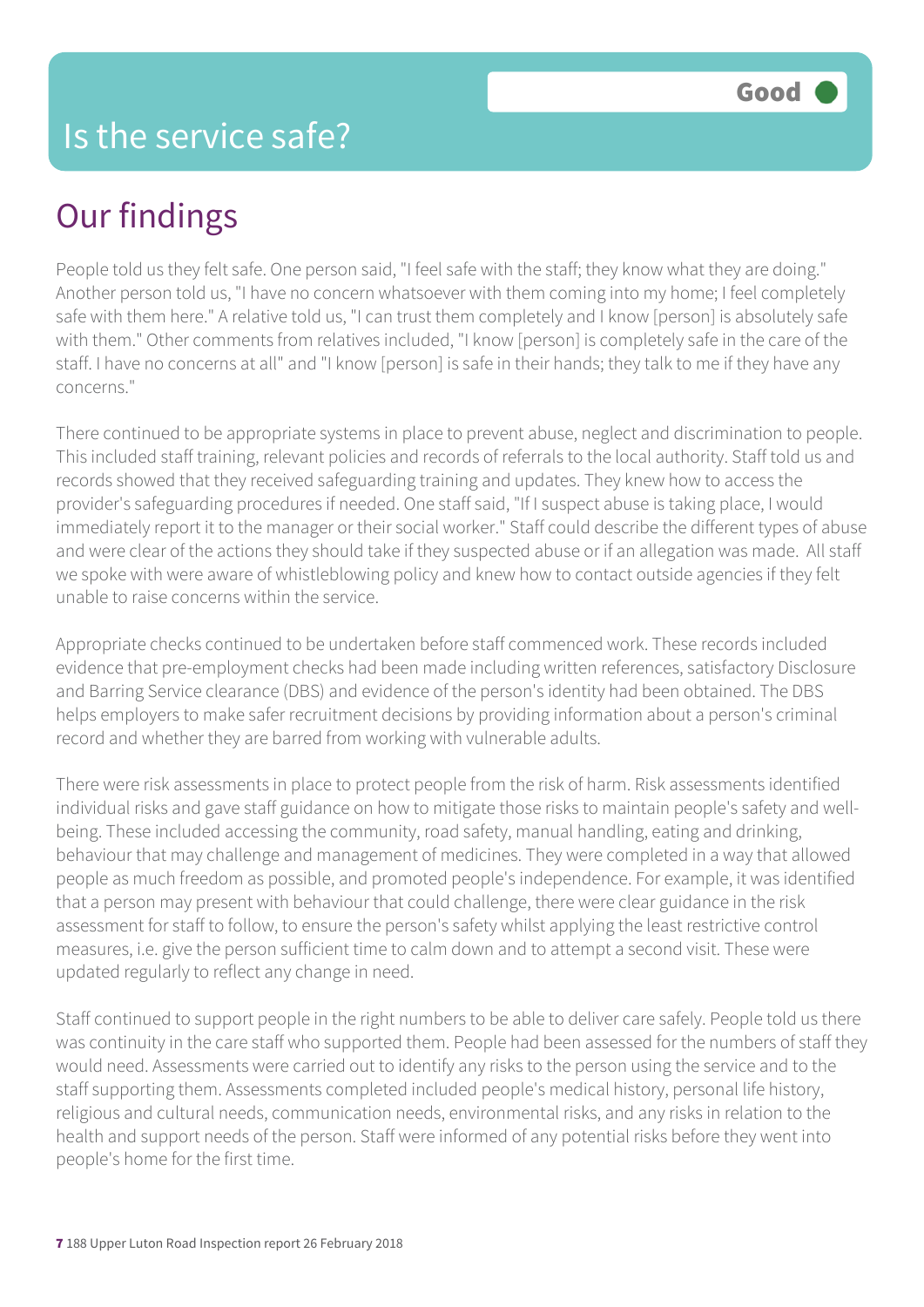We found there was an appropriate method in place for staff deployment. The provider explained that information was gathered from people, relatives and commissioners about people's care needs. A care package was then designed to meet their needs and the allocated staff were based on the person's dependency. The provider explained they also considered the capacity to start new care packages but had refused to take on people's support because of the inability to meet the person's needs. A relative told us, "They are currently able to provide support only on three days a week and I wish they were the only one we could use."

We found there was adequate travel time between calls, and in records we saw staff stayed for the required time period for the scheduled calls. We were told there were occasionally inevitable delays in attending to people, which arose from traffic. Where a care staff was running late, they notified the registered manager who then telephoned the relevant person to advise the staff member was running late. A relative told us, "They never missed a call. They were late only once but I was kept informed by the manager."

There was an up to date business continuity plan in place which covered sudden unexpected short staffing. This included details of how staff should manage different kinds of foreseeable events. The provider had an out of hours on call system, which enabled serious incidents affecting people's care to be dealt with at any time.

We checked whether people's medicines were safely managed by staff. Not all people who used the service required support with their medicines. We were told where possible, people were encouraged to develop and maintain their independence around medicines. One person told us, "The staff reminds me to take my own medicines as I can forget." Within the relevant care records we saw that information about people's individual medicines were recorded. Staff confirmed they had received training and competency checks in relation to the management of medicines. These were carried out by the registered manager.

People were protected from the risks of infection. A person told us, "They use gloves when assisting with personal care and change this for different tasks" and a relative said, "The staff are always dressed appropriately and their clothes are clean." We found there was good information on any infection prevention and control risks in people's care files and there was evidence staff had attended appropriate training. Staff told us they always used personal protective equipment when delivering personal care and had adequate supplies.

We found lessons were learned and improvements were made when things went wrong. The provider showed us records which documented items such as complaints and concerns, health and safety and accidents or incidents. Staff were aware of the procedure to follow in the event of an accident or incident. They said that they would make a note of any accident or incident in the daily log and then complete the relevant accident and incident form. They explained that the accident or incident would be reviewed and investigated by the registered manager. Staff said that learning points and communication about accidents and other incidents were discussed at regular staff meetings or individual supervision meetings.

We saw records of accidents and incidents that were recorded, and there were remedial action taken, where necessary. For example, when there was an incident of behaviour that challenged, staff had completed relevant behaviour charts, contacted the person's GP, who reviewed the person's medicines and the risk assessment was updated and communicated with staff team.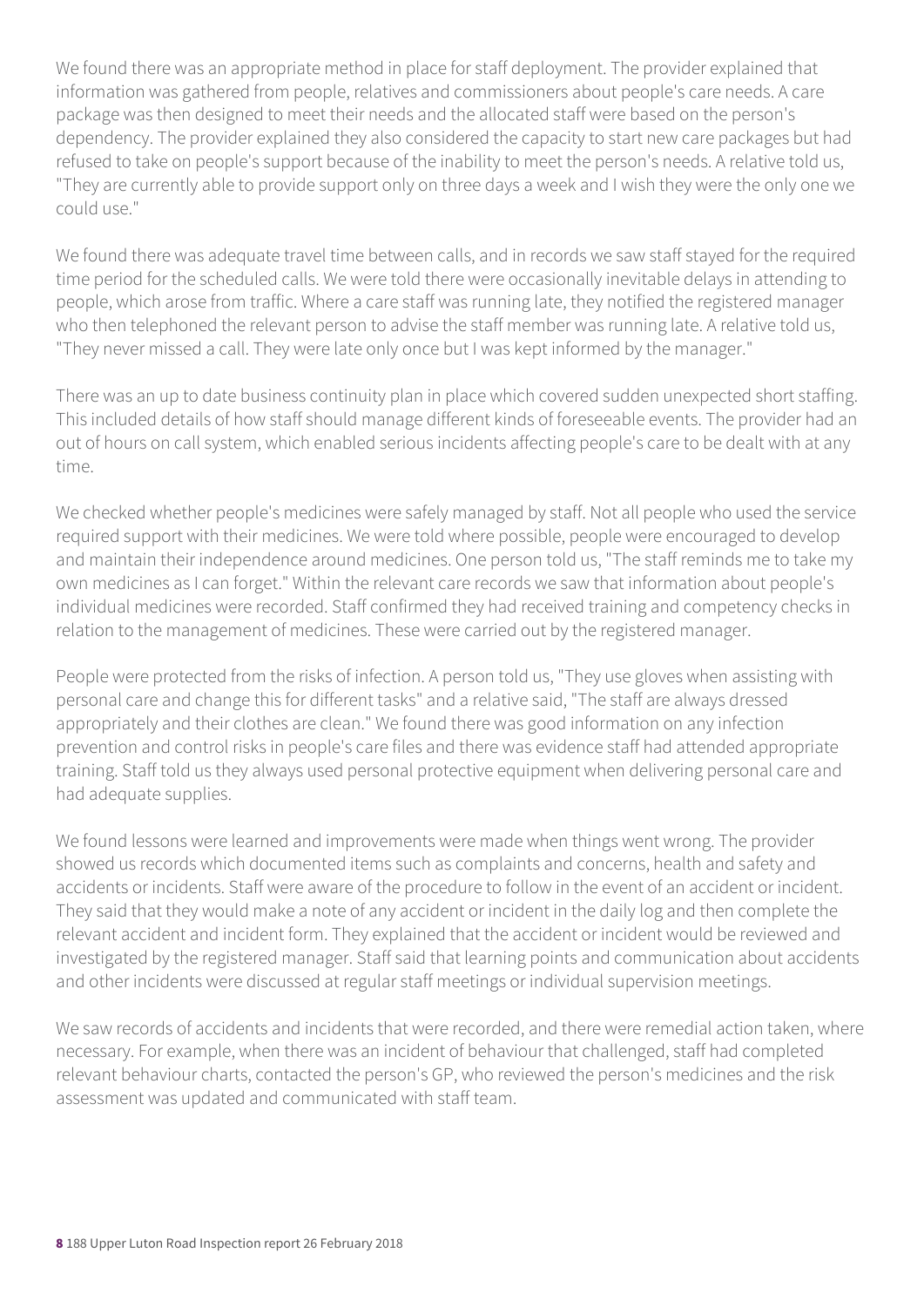#### Is the service effective?

### Our findings

People received care from staff who had the knowledge and skills to meet their needs. People and their relatives spoke well of staff, comments included; "I am confident with the staff that come to support [person]. They are experienced and trained", "I am very happy and satisfied with the care they are providing", "They have all been sensitive to my changing needs and I respect them for that" and "They have helped me through some tough times."

An external professional told us, "The provider have worked with me to enable the clients they are supporting to have the most suitable care and support in place to meet their needs. They have good professional relationships with family to enable the family to feel their loved one is safe and being looked after to a high standard. They have supported [people] to meet their goals and to enjoy their day to day lives and have also worked with me in regards to working with the hours available to the person and making the most of this time."

People's care continued to be effectively assessed to identify the support they required. There were comprehensive needs assessments in place, detailing the support people needed with their everyday living. The assessment covered people's physical, mental health and social care preferences to enable the service to meet their diverse needs. These care plans were developed prior to the start of the person's care package. The care files were consistently organised, well maintained and a copy was kept at the person's home. This enabled staff to locate information about people easily and promptly. The care plans contained information on people's background, including contacts for family and significant others, GP details and other healthcare professionals and their medical history. There was important information about people's equality and diversity. This included people's personal life history and their routines, ethnicity, religious and cultural information where applicable and preferred gender of the care staff.

We asked people and relatives about the staff's knowledge of their personal care needs. All feedback we received was positive. Comments from people and relatives included, "I could not have asked for better carers. They do everything the way I want", "They are good; I do not have to tell them anything. They know me very well", "I cannot complain about them; they work very hard, all of them" and "They follow instructions that are in the care plan as [person] is not able to communicate very well but nevertheless they explain every step of the way what they are doing. I am always there and they ask me as well."

At the previous inspection, we had found the service supported staff to access training and update their skills. At this inspection, staff told us they continued to have access to training to give them the necessary skills and knowledge to provide people's care and to carry out their roles and responsibilities. They also said they were given opportunities to gain qualifications relevant to their roles. One staff told us, "I would like to do my NVQ and there are plans to start this year." Another staff told us, "I am encouraged by the manager to develop further, for example, although I do not administer medicines, I attended the training so I am prepared to carry out this task if required."

Records showed that staff had undertaken training in topics such as health and safety, moving and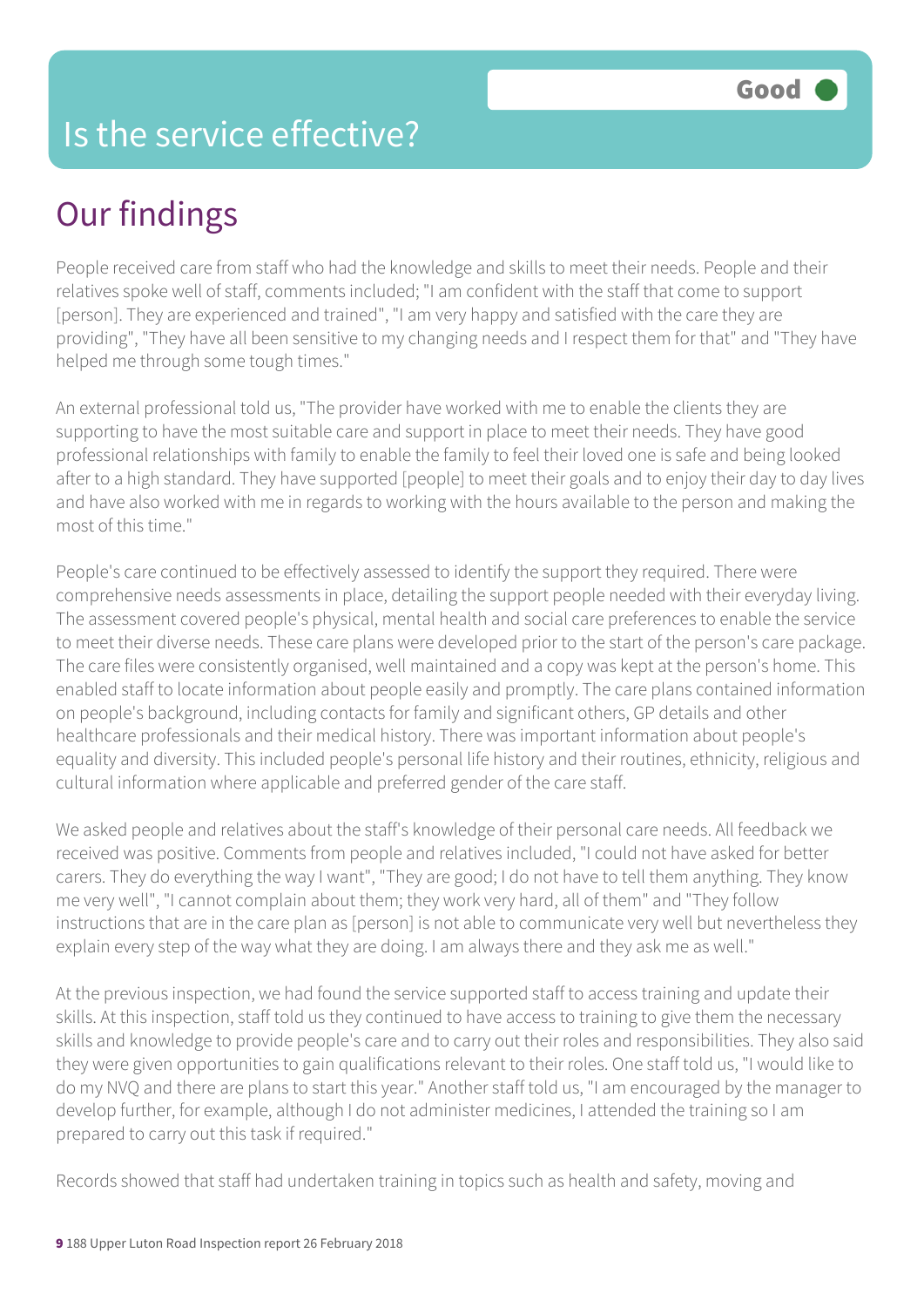handling, safeguarding adults, equality and diversity, fire awareness, duty of care and positive behaviour support. Staff also spoke with us about additional training that they received to ensure that they could meet a person's individual needs such as dementia, autism and epilepsy. Staff training and the need to ensure it was kept up to date was covered both in staff meetings and supervision meetings.

Staff told us that they were provided with regular supervision and felt well supported. One staff told us, "I find supervision helpful. It is nice to have a two way communication; I can talk about what's not working and what is working well." Another staff member told us, "I am supervised by the manager. He is brilliant. It is a time when I get feedback on how I am doing and if need to make any improvements." Records confirmed regular supervision and appraisal were taking place.

People who used the service did not always require assistance with nutrition or hydration. We saw care plans contained a section related to dietary needs and nutrition. Care plans specified if any assistance was needed with eating or preparation of food and recorded any particular food preferences, allergies or dislikes as well as mealtime routines. Staff told us any food or fluid monitoring would be managed by people's family in most cases. One staff told us, "Clients who may be at risk of dehydration, I remind them to drink plenty and I make sure I leave them with a drink before I go."

We found evidence that the staff worked well within a team to support people's care needs. For example, we saw records of regular spot checks of staff by the registered manager. These were regular, with detailed information about the observed care, appearance, approach and attitude of care staff with people. The registered manager told us that where care provision required improvement, he worked with the staff member to improve their practice to the level expected.

The registered manager and staff told us that they worked closely with other healthcare professionals such as social workers, district nurses, GPs and emergency services as needed. We found evidence of multidisciplinary team working within the care records. These showed dates and details of input from the other healthcare professionals. Staff we spoke with knew where to find the information in the person's file and what type of communications to record. We also noted e-mails correspondence from healthcare professionals and others within people's care files.

Appropriate referrals for people were made when required to health and social care services such as GP's and district nurses. Details of discussions and any actions decided were recorded by staff in the daily records to ensure people received care and support that met their needs.

The Mental Capacity Act (MCA) 2005 provides a legal framework for making particular decisions on behalf of people who may lack the mental capacity to do so for themselves. The Act requires that, as far as possible, people make their own decisions and are helped to do so when needed. When they lack mental capacity to take particular decisions, any made on their behalf must be in their best interests and as least restrictive as possible. People can only be deprived of their liberty so that they can receive care and treatment when this is in their best interests and legally authorised under the MCA 2005. We checked whether the service was working within the principles of the MCA 2005.

Staff we spoke with were aware of how to respect people's choices and the need to ask for consent prior to carrying out any care tasks. People told us, "The carers always ask before they do anything. They follow the care plan and listen to us" and "They [staff] do as they are instructed; they talk to me and we work things out." We saw there was evidence of consent to care and support in the care documents we reviewed. We found each file contained consent forms to agree to share information with staff as needed and an agreement to care arrangements set out in the care plan. These were very clear, signed and dated by the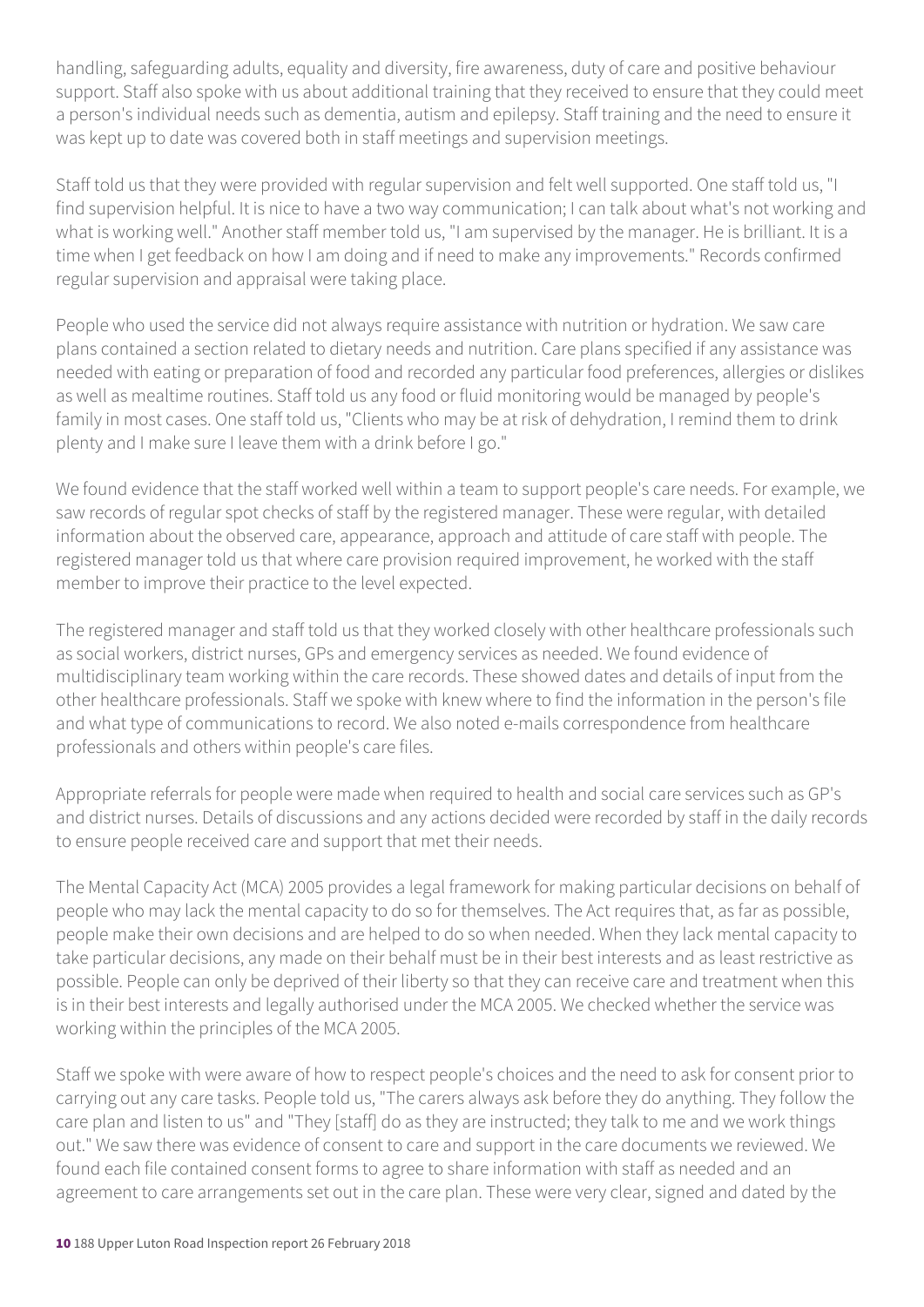person or their preferred nominated individual.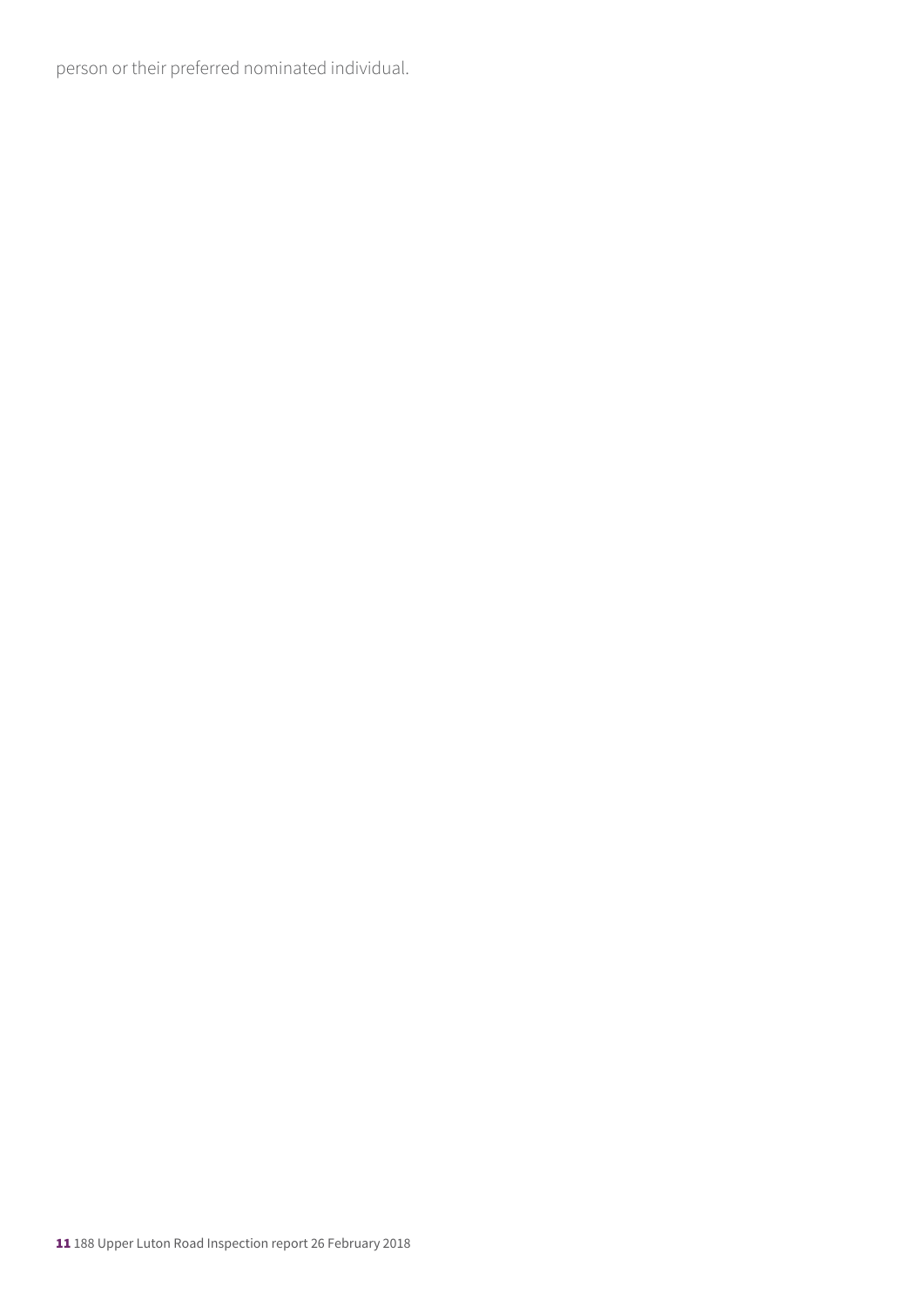## Our findings

People told us that staff were caring and that they felt supported. One person told us, "The staff are caring, compassionate and they respect my choice and wishes." Another person said, "I am very happy with them [staff] and what they do for me. They do all they can to accommodate my requests. I wish I had them every day." Comments from relatives included, "Staff are caring, lovely and kind", "What is best about the manager and his team is that they are very caring and genuine people" and "The staff are extremely caring and respectful."

An external professional told us, "The provider is the most caring agency that I have worked alongside, I feel that this is due to the manager and staff really knowing the clients they support and taking the time to listen to them and know their feelings and wishes. The provider knows what is important to their clients and supports them to meet their goals. The care agency goes above and beyond to ensure the people they support are happy and that their care and support needs are met to a high standard."

Staff we spoke with talked about the people they support with respect and expressed that they wanted to provide care that met people's needs to improve their quality of life. Staff told us they had sufficient time to listen to people and spend time with them. Staff we spoke with knew about people's care needs and were able to explain people's preferences and daily routines. Staff told us they could access information by reading people's care plans. Staff were able to clearly describe the needs, routines and risks of people they usually support.

People and their relatives told us they were able to have a say in how their care was planned and provided. One person told us, "I am fully involved in my care; they treat me as an individual" and a relative commented, "I am involved in all meetings and all aspects of [person] care." Care plans were developed by the registered manager in liaison with people and their relatives. . We found this enabled people and their relatives to provide input on the care and support required. We saw there was a good level of personcentred information in care plans on people's preferences and routines.

People's privacy and dignity continued to be protected and promoted. Staff described the methods they used to ensure that they respected people's privacy and dignity such as closing doors and curtains when delivering personal care and ensuring that people were covered up as far as possible. All of the people and relatives we spoke with told us they were satisfied with how their privacy and dignity was respected by staff.

Staff promoted personal choice and independence by ensuring that people were involved in day to day decisions regarding their care and support. One staff said, "I encourage them to do things, no matter how little this might be. I understand this gives them a sense of independence and boost their confidence."

Staff spoke positively about working at the service. One staff told us, "I love my job, it is flexible and everyone is treated equally, which is very important to me." Another staff said, "It is a great place to work; very friendly and good support from the manager."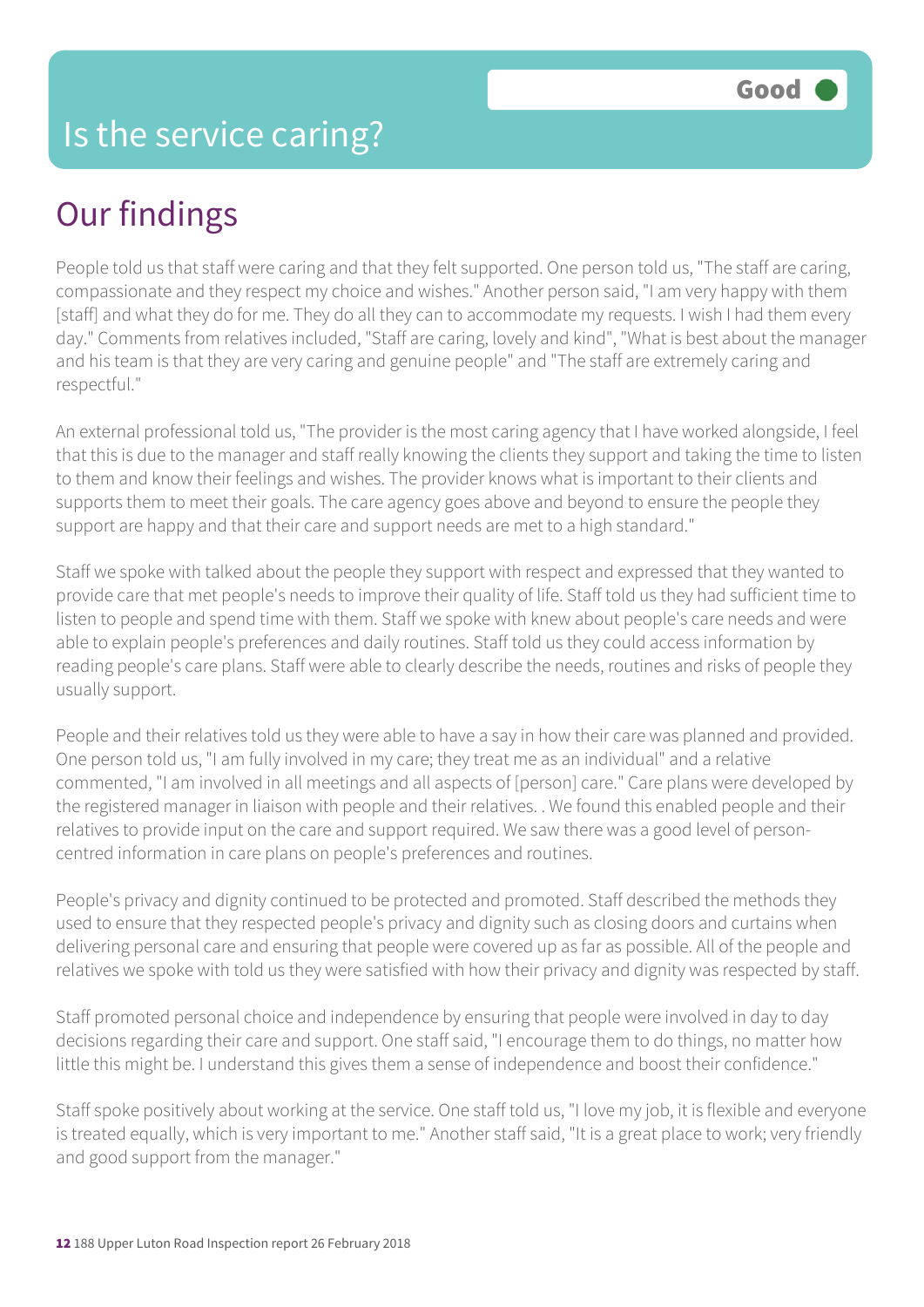People's personal records were stored securely which meant people could be assured that their personal information remained confidential. Staff we spoke with understood about confidentiality. All confidential information and records were kept securely so that personal information about people was protected.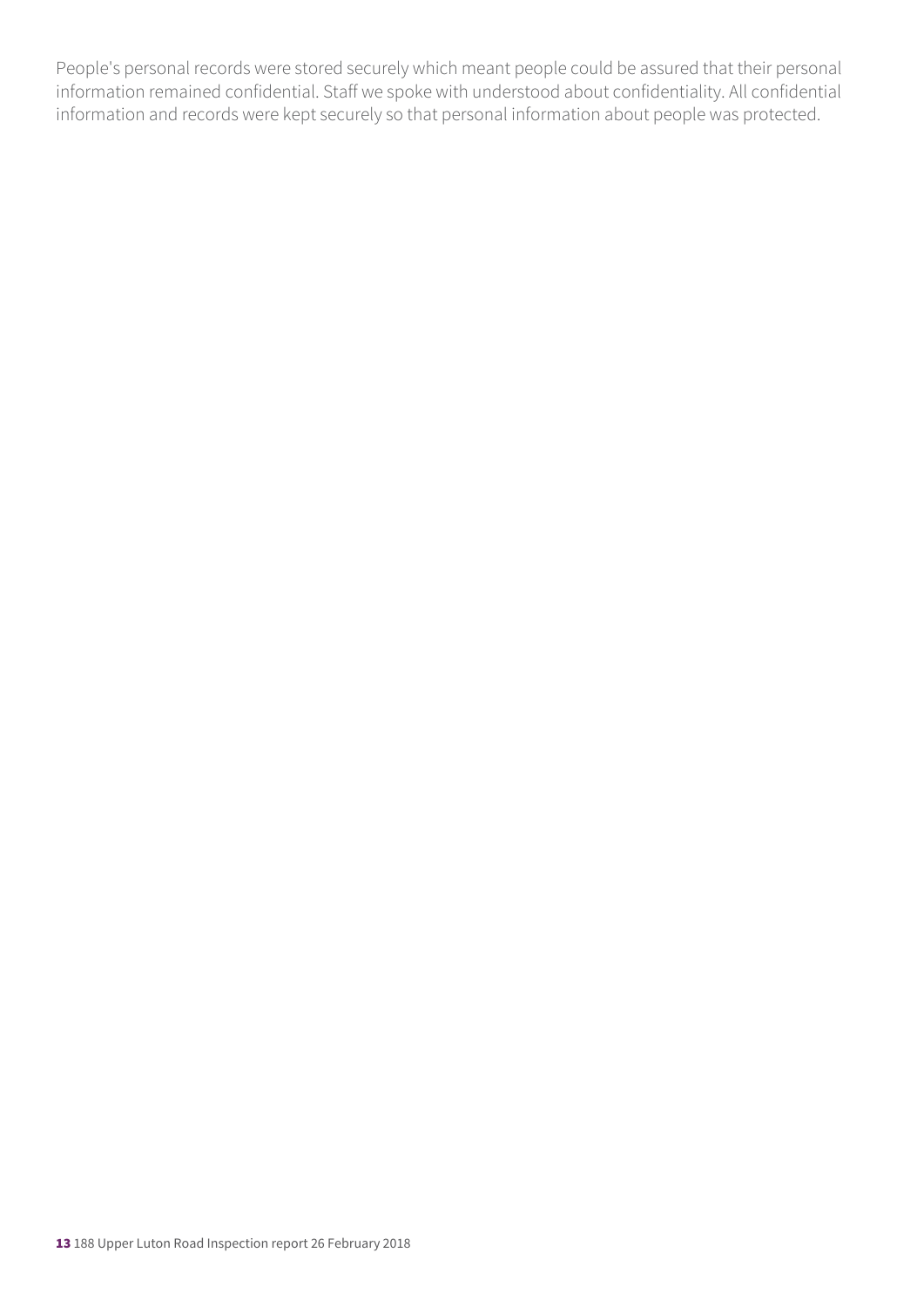#### Is the service responsive?

## Our findings

People and their relatives told us they were involved in their care and support. They said they had been involved in planning their care so the support provided could meet their needs. They told us they were not worried about anything and could talk to staff if they had any concerns. Comments from people and their relatives included, "We get a personalised service all the way through", "I am fully involved in my care; they treat me as an individual" and "I am involved in my reviews, meetings and they talk with me if there are going to be any changes. Communication is very good."

An external professional told us, "The provider have always worked in partnership with me enabling a good professional relation to be built, I am always able to get hold of someone via telephone or email's and always have a reply the same day and the manager is always willing to support. The care agency will always contact me if they have any concerns and keep me informed and up to date with any changes."

People's needs continued to be fully assessed prior to admission and a comprehensive care plan was developed to meet their diverse needs. The registered manager told us that as part of the pre-admission process, people and their relatives were fully involved to ensure that staff had a good insight into people's personal history, their background, their individual preferences, interests and future aspirations. From this information, a personalised care plan could be put together ensuring the person was at the centre of their care.

The care plans contained good detail and clear guidance for staff to follow; such as the action they should take to support people, whether in their own home or when out in the community, for example, assistance at mealtimes, washing, dressing and mobility. We also saw records of the call times along with tasks that were to be undertaken on each visit.

Each care plan was reviewed by the registered manager on a regular basis. People and their relatives were continuously involved in the review meetings. Reviews consisted of looking at all information that had been recorded over the previous months and identifying what changes if any were required to people's support and care. Any changes made to the care plans were then shared with the staff team for their knowledge.

The service looked at ways to make sure people had access to the information they needed in a way they could understand it, to comply with the Accessible Information Standard. The Accessible Information Standard is a framework put in place from August 2016 making it a legal requirement for all providers to ensure people with a disability or sensory loss can access and understand information they are given.

The provider had a policy and procedure in place for recording and responding to complaints. People had access to an easy read complaints policy if this was required. This provided people with information about who to contact if they had a complaint and who to contact outside of the service if they were unhappy with the response given or action taken by the registered provider.

One person told us, "I have not had to make a complaint but I know all I have to do is to pick up the phone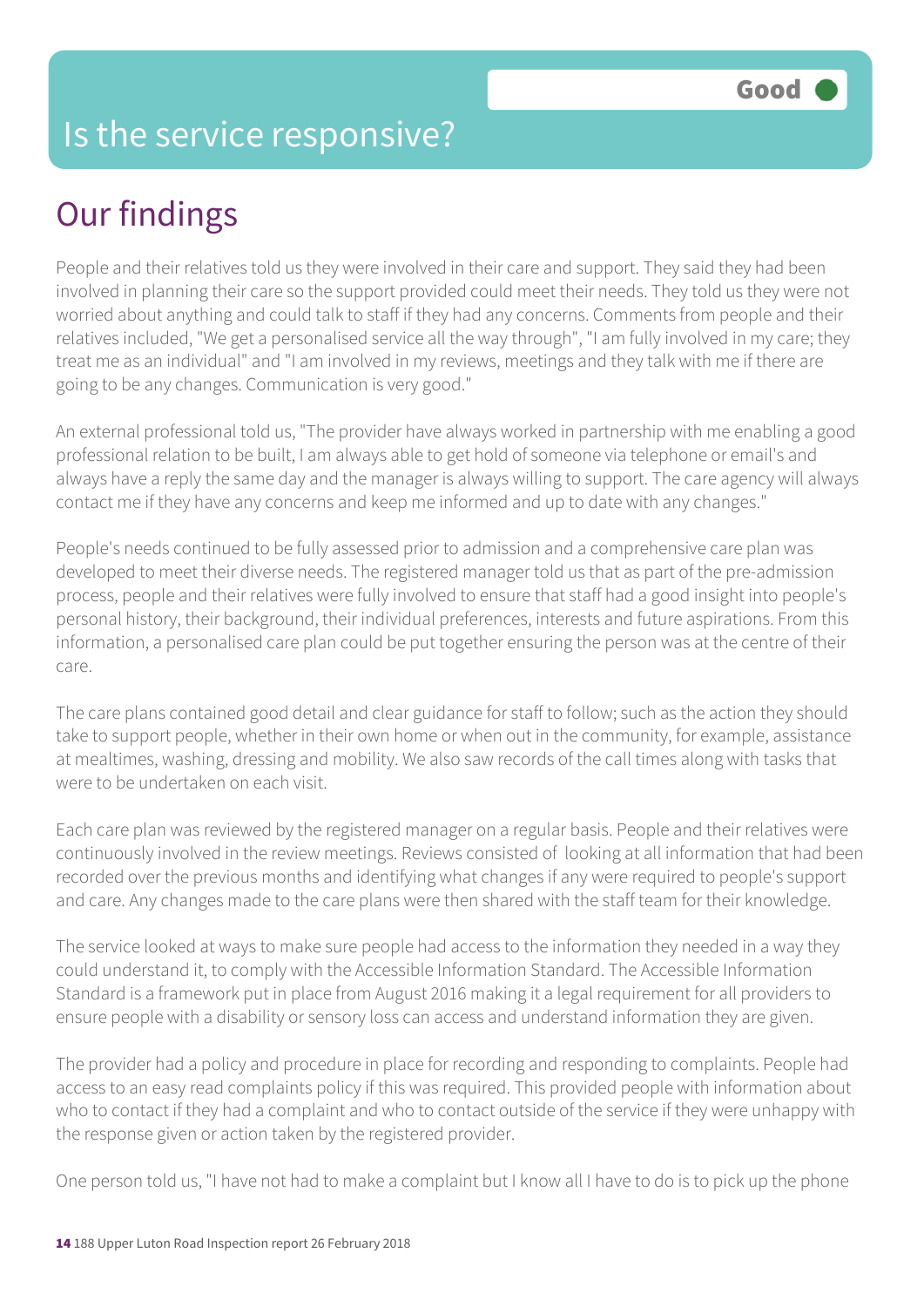and speak to [manager] and he will sort things out immediately", another person said, "I am aware of the complaint policy and I have complained in the past. This was resolved very quickly and I was happy with the outcome", and a relative said, "The manager is very good and I can talk to him anytime. He is quick to respond and resolve things."

The complaints records showed that one complaint had been received in the last year. There were procedures in place to deal with complaints effectively, records were fully completed, investigated and responded to appropriately. The manager shared the learning with the staff team, in staff meeting and one to one meetings, with the aim to make improvements at the service.

The provider had received a number of verbal and written compliments which were also recorded and shared with staff. Comments from these included, "First class service, nothing is too much", "Treated as an individual, really appreciate the time and effort" and "Thank you very much for all the support you provide me with […], without your assistance I wouldn't be able to live alone."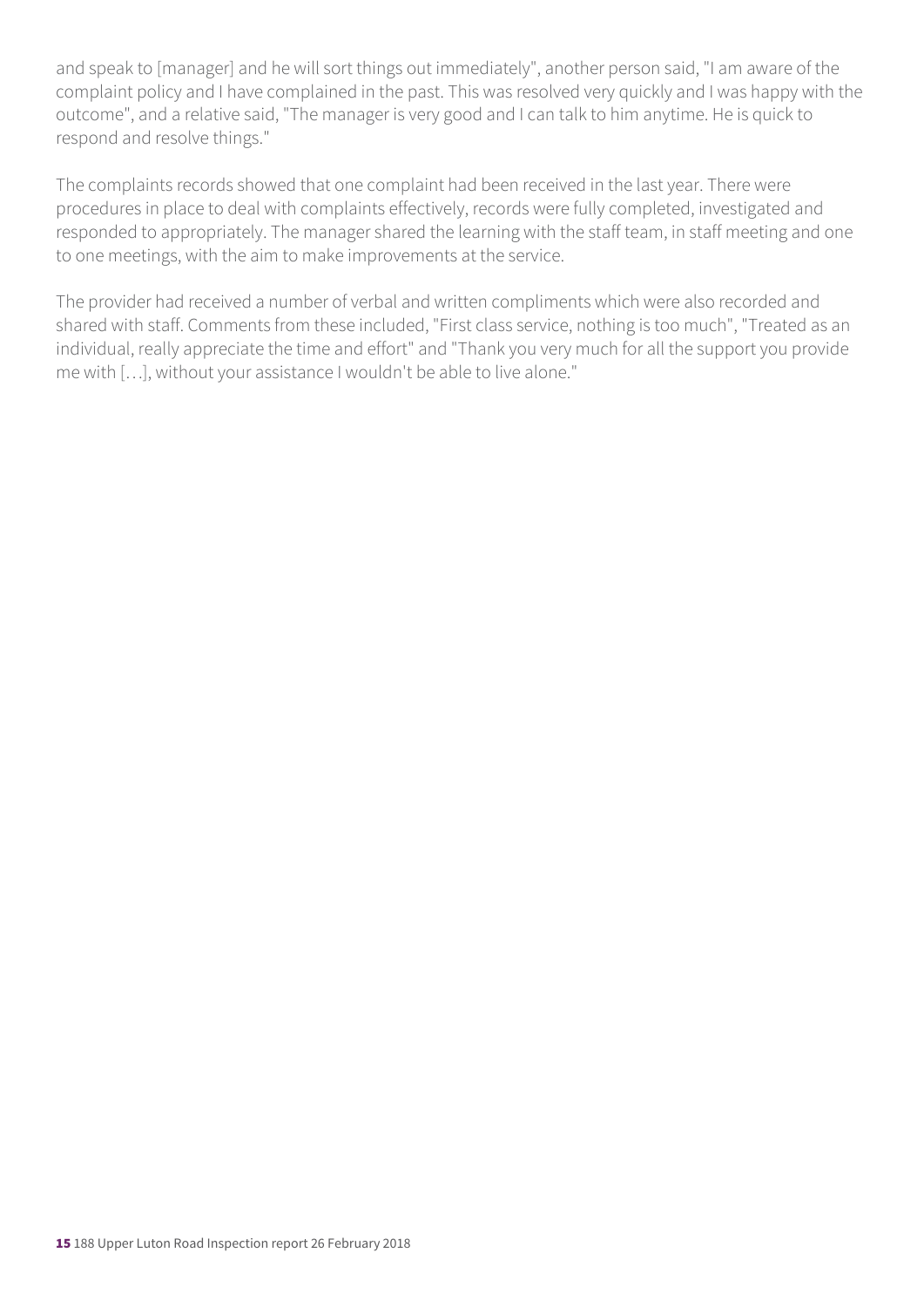## Our findings

People and the relatives we spoke with were very positive of the staff and management team. One person said, "I am very happy with them and what they do for me. They do all they can to accommodate my requests. I wish I had them every day", and another person said, "I can call [manager] anytime, he is always helpful. There is nothing I can't discuss with him." Comments from relatives included, "They are lovely staff, all of them. They are currently able to provide support only on three days a week and I wish they were the only one we could use", and "The service we get is beyond excellent. I can't fault it at all. The manager always keeps in touch and is very involved. The manager is always open and honest. I can contact him anytime; sometimes just to talk."

The feedback from an external professional was positive, they commented, "The manager of the care agency knows each and every one of his service users personally which makes a real difference to the service provided and to the level of care provided which is of a very good standard. The care agency goes above and beyond to ensure the people they support are happy and that their care and support needs are met to a high standard."

The registered manager was also the provider. A registered manager is a person who has registered with the Care Quality Commission to manage the service. Like registered providers, they are 'registered persons'. Registered persons have legal responsibility for meeting the requirements in the Health and Social Care Act 2008 and associated Regulations about how the service is run.

The registered manager was familiar with their responsibilities and conditions of registration. The registered manager was proactive in keeping people safe. They discussed safeguarding issues with the local authority safeguarding team when required. They understood their obligation in relation to submitting legal notifications to the Commission. The Provider Information Return (PIR) we requested was completed within the specified time frame.

The registered manager had a clear vision and set of values for the service. These were described in the statement of purpose, so that people had an understanding of what they could expect from the service. The registered manager demonstrated their commitment to implementing these values, by putting people at the centre when planning, delivering, maintaining and improving the service they provided.

Staff were expected to ensure that the care provided to people was of a high standard. The registered manager explained the aims and objectives of the service to us, and these were also reflected in the statement of purpose. They explained their role in managing staff performance, what they did when care was below the service's expectations and how they could drive staff improvement. Appropriate procedures were in place for investigations, staff grievances and disciplinary matters.

All members of the staff we spoke with were very positive about working at the service and all claimed to have a good level of job satisfaction with a supportive, positive and open culture at the service. Staff mentioned that the service was supportive to individual staff when needed, accommodating personal